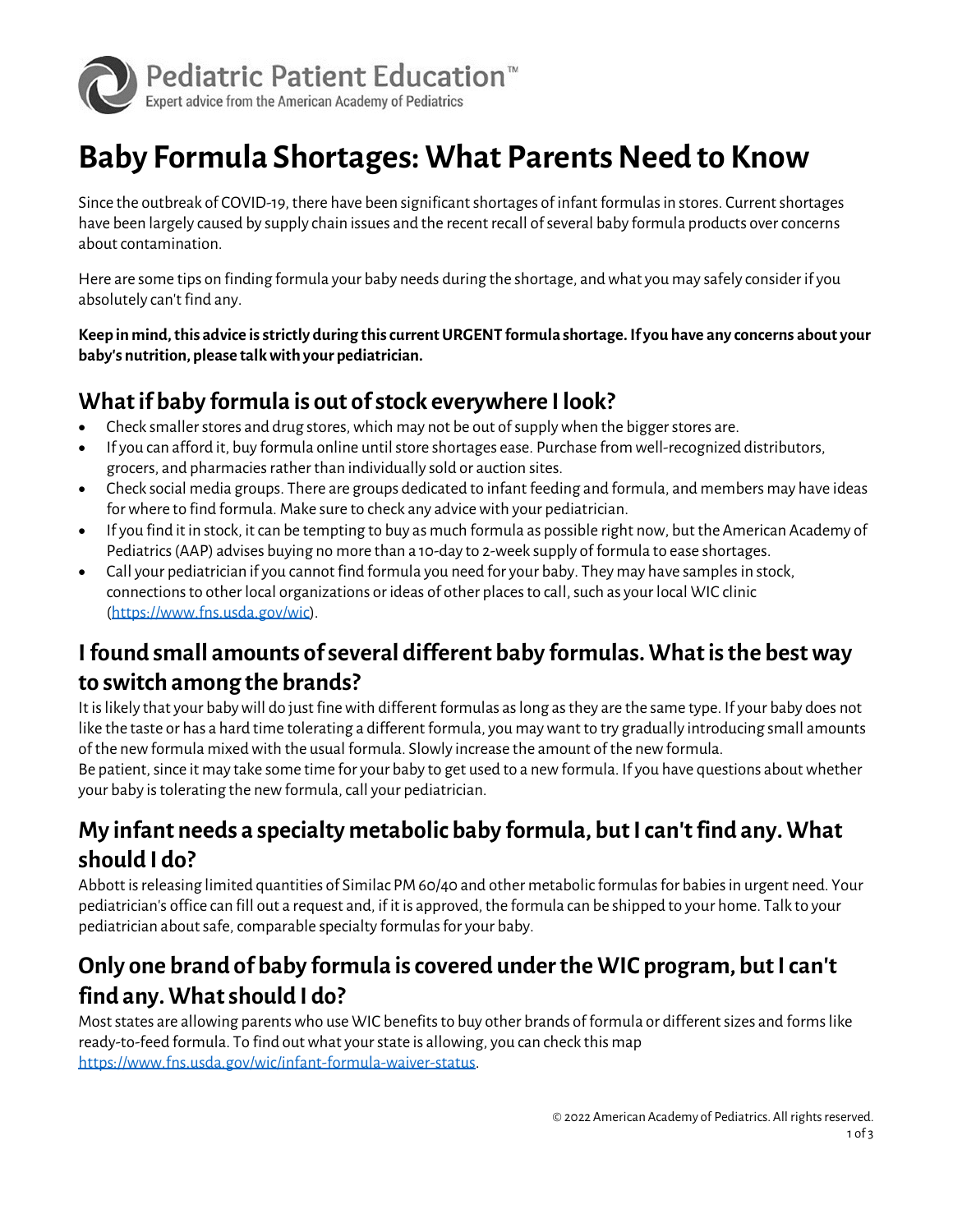### **I have a 3-month-old infant and can't find my usual baby formula. What should I do?**

This is a very difficult problem. If you can find another similar formula, it's OK to make the switch. If you use a special formula for allergies or other special health needs, the North American Society For Pediatric Gastroenterology, Hepatology & Nutrition provides a list of comparable formulas here [https://naspghan.org/recent-news/naspghan-tools](https://naspghan.org/recent-news/naspghan-tools-for-hcps-affected-by-formula-recall/)[for-hcps-affected-by-formula-recall/.](https://naspghan.org/recent-news/naspghan-tools-for-hcps-affected-by-formula-recall/) 

#### **Can I add extra water to formula and give my baby a multivitamin to make up the nutrients?**

This should never be done. Adding extra water to formula can dilute the levels of protein and minerals, and lead to low sodium levels in the blood and other electrolyte disorders that may require hospitalization. Always follow label instructions or those given to you by your pediatrician.

### **Can I make my own baby formula? I've seen a recipe online using evaporated milk that people say was used safely in the 1940s.**

Homemade baby formula is not recommended. Although homemade formula was used in the past, it also came with many risks to infants. Online recipes for homemade baby formula have significant safety concerns regarding contamination and nutrient concentration. Using homemade baby formula can harm your infant. Some babies have been hospitalized from reported use of homemade formulas.

#### **What is the earliest age I can start giving my baby solid food to stretch my formula supply?**

Solid foods should not be used to stretch baby formula supply. Formula contains all of the nutrients young babies need, while solid foods may not. Infants generally are ready to eat solid food when they are about 6 months old, but it depends on their stage of development. Talk with your pediatrician about when your baby may be ready for solid foods.

# **Is it safe to get breast milk from a friend or online group?**

We can't know for sure whether breast milk from a friend or online group is safe. It is better to check with a local milk bank that is accredited through the Human Milk Banking Association of North America. To find an accredited milk bank, check herewww.hmbana.org/find-a-milk-bank/.

#### **I heard the government will be importing baby formula from other countries. Is that safe?**

The Food & Drug Administration (FDA) is working to make sure procedures are in place to verify production standards, labeling and shipping of brands that previously have not been sold in the United States. European formulas are regulated by the European Food Safety Agency similar to how the FDA regulates U.S. formula, and are highly reliable.

### **Can toddler "formula" substitute for regular formula?**

Toddler drinks, often found in the formula isles, are not recommended for infants. However, if you absolutely have no other choice, these products can be safe for a few days for babies who are close to a year of age.

### **Can I give my full-term baby premature formula?**

Formulas designed for babies who were born premature (and have "catch-up" growth to do) can safely be used for a few weeks to feed full-term babies if nothing else is available.